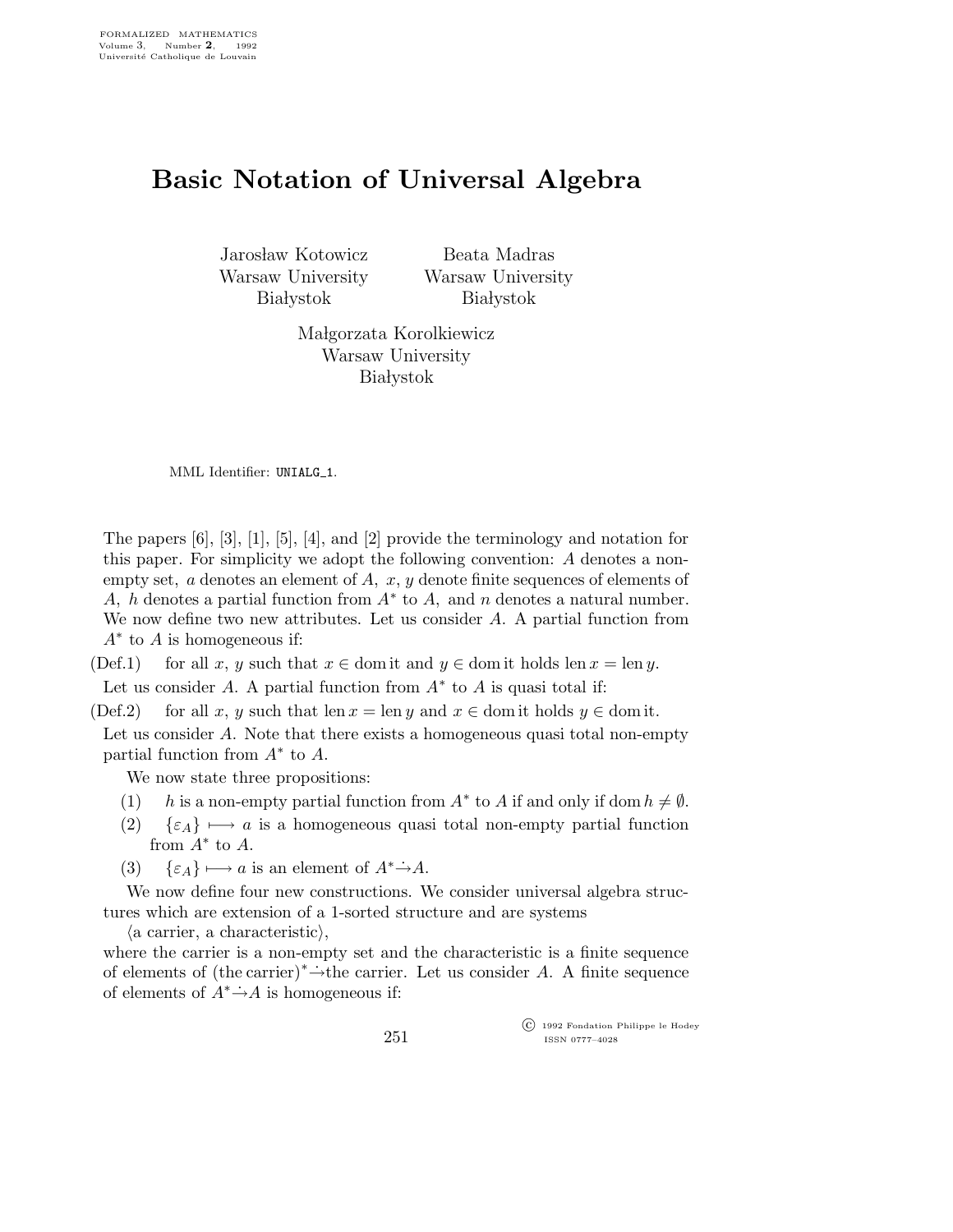- (Def.3) for all n, h such that  $n \in$  dom it and  $h =$  it(n) holds h is homogeneous.
	- Let us consider A. A finite sequence of elements of  $A^* \rightarrow A$  is quasi total if:
- (Def.4) for all n, h such that  $n \in \text{dom}$  it and  $h = \text{it}(n)$  holds h is quasi total.
- Let us consider A. A finite sequence of elements of  $A^* \rightarrow A$  is non-empty if:
- (Def.5) for all n, h such that  $n \in \text{dom}$  it and  $h = \text{it}(n)$  holds h is non-empty.

In the sequel  $U$  will be a universal algebra structure. We now define four new constructions. Let us consider  $U$ . The functor Opers  $U$  yielding a finite sequence of elements of (the carrier of  $U^* \rightarrow$ the carrier of U is defined as follows:

(Def.6) Opers  $U =$  the characteristic of U.

A universal algebra structure is partial if:

(Def.7) Opers it is homogeneous.

A universal algebra structure is quasi total if:

(Def.8) Opers it is quasi total.

A universal algebra structure is non-empty if:

(Def.9) Opers it  $\neq \varepsilon$  and Opers it is non-empty.

We now state the proposition

(4) For every element x of  $A^* \rightarrow A$  such that  $x = {\epsilon_A} \rightarrow a$  holds  $\langle x \rangle$  is homogeneous, quasi total and non-empty.

Let us note that there exists a quasi total partial non-empty strict universal algebra structure.

A universal algebra is a quasi total partial non-empty universal algebra structure.

In the sequel U will be a universal algebra. Let us consider  $A$ , and let f be a homogeneous quasi total non-empty partial function from  $A^*$  to A. The functor arity f yielding a natural number is defined as follows:

(Def.10) if  $x \in \text{dom } f$ , then arity  $f = \text{len } x$ .

The following proposition is true

(5) For every U and for every n such that  $n \in \text{dom Oper } U$  holds  $(\text{Oper } U)$  $(n)$  is a homogeneous quasi total non-empty partial function from (the carrier of  $U$ )<sup>\*</sup> to the carrier of  $U$ .

Let  $U$  be a universal algebra. The functor signature  $U$  yields a finite sequence of elements of  $\mathbb N$  and is defined as follows:

(Def.11) len signature  $U = \text{len Opers } U$ and for every n such that  $n \in \text{dom signature } U$  and for every homogeneous quasi total non-empty partial function h from (the carrier of  $U$ )<sup>\*</sup> to the carrier of U such that  $h = (\text{Opera } U)(n)$  holds (signature  $U)(n) = \text{arity } h$ .